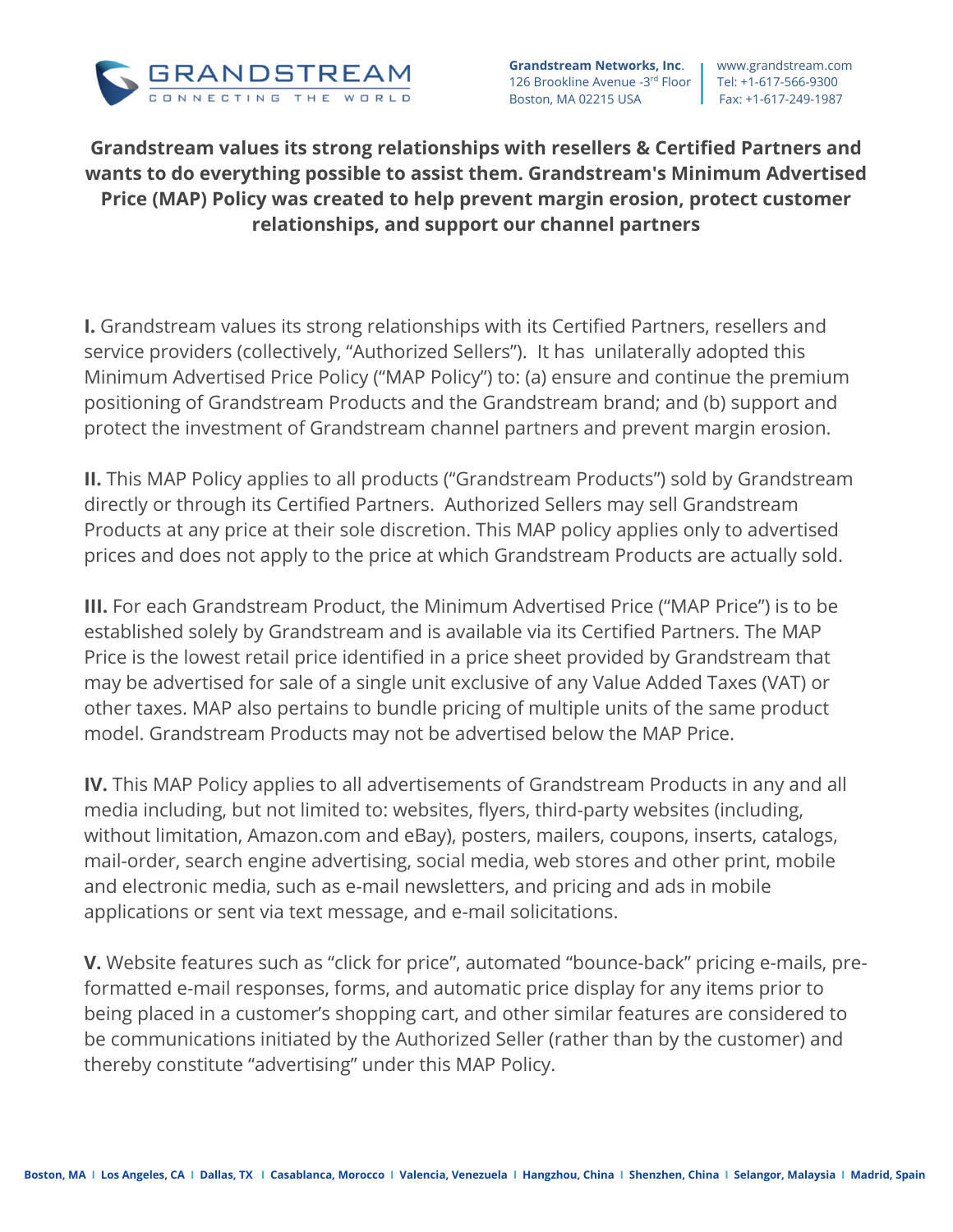

**Grandstream Networks, Inc.** | www.grandstream.com 126 Brookline Avenue -3rd Floor | Tel: +1-617-566-9300 Boston, MA 02215 USA Fax: +1-617-249-1987

**VI.** However, once the pricing is associated with the end customer's intent to purchase, the price becomes the selling price and is not bound by this MAP Policy. Pricing is deemed to be associated with the intent to purchase when the product is placed in the customer's "virtual shopping cart" and the customer has elected to "proceed to check out." For example, this MAP Policy does not apply to the actual "check-out" sales purchase price of a retailer's website, product purchase confirmation pages or to prices provided in response to e-mail or telephone inquiries from customers. This MAP Policy does apply to all other page(s) or "pop-ups" on a website that direct or imply discounts, or further discounts, at the "check-out" page prior to final sale. Authorized Sellers may not advertise single units below the MAP Price through "add to cart for lowest price," "too low to advertise," "call for pricing," or any other similar forms of advertisements meant to circumvent this MAP Policy.

**VII.** Failure to abide by this MAP Policy will result in sanctions unilaterally imposed by Grandstream either directly or through its Certified Partners. The level of sanctions will be determined by Grandstream in its sole discretion and may include (a) giving the Authorized Seller the opportunity to correct the violation; (b) cancelling any pending purchase orders; (c) revoking authorization to sell Grandstream Products for a specific period of time; and (d) ceasing any and all business with the Authorized Seller. Grandstream does not intend to do business with Authorized Sellers who degrade the image of Grandstream and its products. Grandstream or its Certified Partners need not provide prior notice or issue warnings before taking any action under this MAP Policy, but any previous authorizations and agreements, verbal or written, to resell Grandstream Products will be considered null and void after appropriate written notice of ANY violation is given.

**VIII.** This MAP Policy also applies to the advertisement of prices for bundled packages where the Grandstream Product is bundled with other hardware or software. The advertisement of the Grandstream Product with technical support services will not constitute a bundled package.

**IX.** Grandstream establishes this MAP Policy entirely unilaterally, and may adjust, revise or discontinue the MAP Policy or the MAP Price, in its sole and absolute discretion at any time.

Grandstream's sole remedy with regard to MAP violators, rests with our Certified Partners. Certified Partners are companies that purchase Grandstream Products directly from Grandstream Networks, Inc. The details of these consequences are detailed to each of our